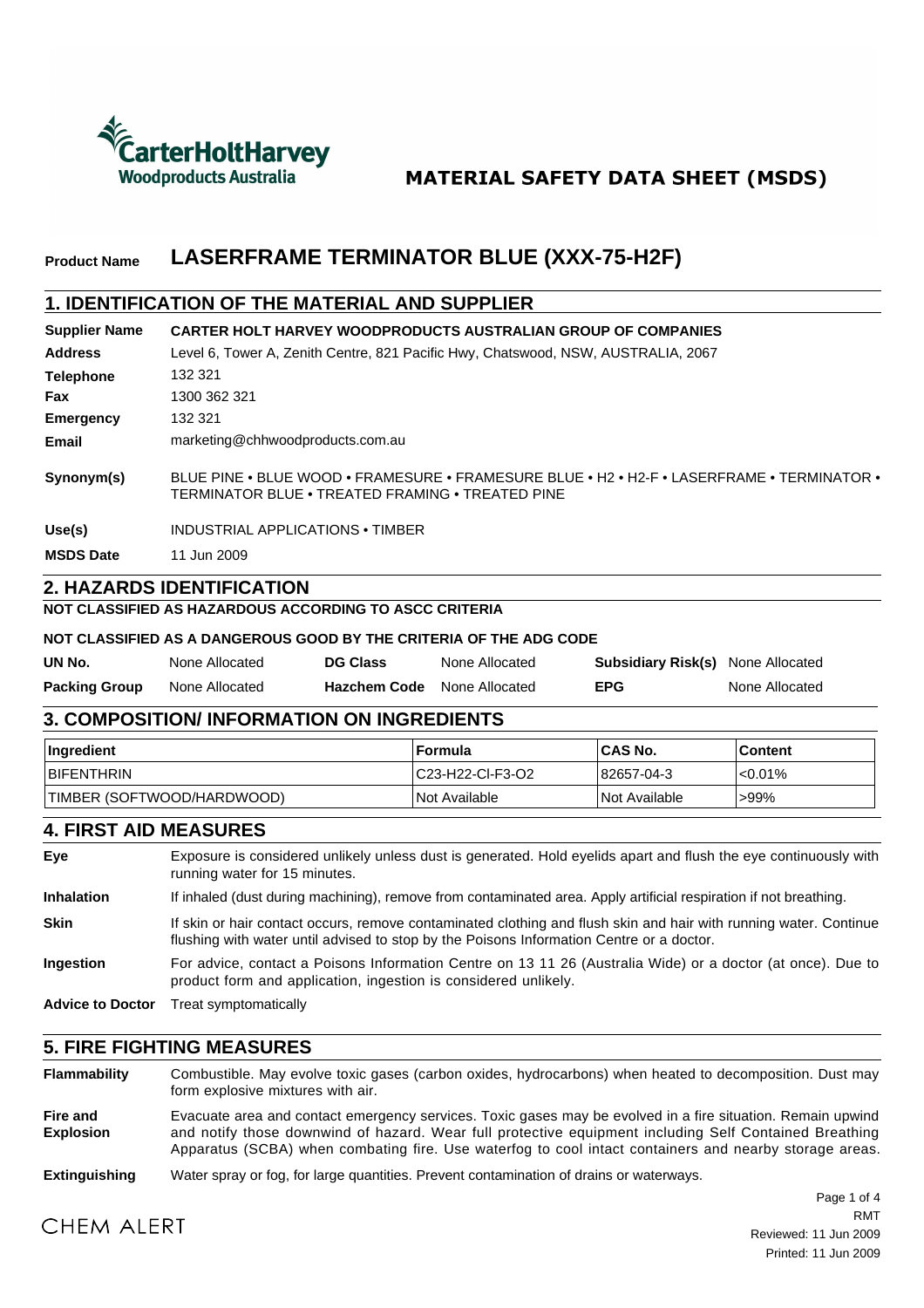## **Product Name LASERFRAME TERMINATOR BLUE (XXX-75-H2F)**

**Hazchem Code** None Allocated

### **6. ACCIDENTAL RELEASE MEASURES**

**Spillage** If spilt, collect and reuse where possible.

#### **7. STORAGE AND HANDLING**

**Storage** Store in cool, dry area.

**Handling** Before use carefully read the product label. Use of safe work practices are recommended to avoid eye or skin contact and inhalation. Observe good personal hygiene, including washing hands before eating. Prohibit eating, drinking and smoking in contaminated areas.

### **8. EXPOSURE CONTROLS/ PERSONAL PROTECTION**

**Exposure Stds** No exposure standard(s) allocated.

**Biological Limits** No biological limit allocated.

**Engineering Controls** Avoid inhalation. Use in well ventilated areas. If sanding, drilling or cutting, use appropriate local extraction ventilation.

**PPE**

Wear dust-proof goggles and cotton or leather gloves. If cutting or sanding with potential for dust generation, wear: a Class P1 (Particulate) respirator.





### **9. PHYSICAL AND CHEMICAL PROPERTIES**

| Appearance              | <b>BLUE SOLID</b>    | <b>Solubility (Water)</b>    | <b>INSOLUBLE</b>     |
|-------------------------|----------------------|------------------------------|----------------------|
| <b>Odour</b>            | <b>ODOURLESS</b>     | <b>Specific Gravity</b>      | <b>NOT AVAILABLE</b> |
| рH                      | <b>NOT AVAILABLE</b> | % Volatiles                  | <b>NOT AVAILABLE</b> |
| <b>Vapour Pressure</b>  | <b>NOT AVAILABLE</b> | Flammability                 | <b>COMBUSTIBLE</b>   |
| <b>Vapour Density</b>   | <b>NOT AVAILABLE</b> | <b>Flash Point</b>           | <b>NOT AVAILABLE</b> |
| <b>Boiling Point</b>    | <b>NOT AVAILABLE</b> | <b>Upper Explosion Limit</b> | <b>NOT AVAILABLE</b> |
| <b>Melting Point</b>    | <b>NOT AVAILABLE</b> | <b>Lower Explosion Limit</b> | NOT AVAILABLE        |
| <b>Evaporation Rate</b> | <b>NOT AVAILABLE</b> |                              |                      |

| <b>10. STABILITY AND REACTIVITY</b>               |                                                                                    |
|---------------------------------------------------|------------------------------------------------------------------------------------|
| <b>Chemical Stability</b>                         | Stable under recommended conditions of storage.                                    |
| <b>Conditions to Avoid</b>                        | Avoid heat, sparks, open flames and other ignition sources.                        |
| <b>Material to Avoid</b>                          | Compatible with most commonly used materials.                                      |
| <b>Hazardous</b><br><b>Decomposition Products</b> | May evolve toxic gases (carbon oxides, hydrocarbons) when heated to decomposition. |
| <b>Hazardous Reactions</b>                        | Polymerization will not occur.                                                     |

## **11. TOXICOLOGICAL INFORMATION**

| <b>Health Hazard</b><br><b>Summary</b> | Low acute toxicity. This product may present a hazard if wood is sanded, drilled or cut with dust generation. Use<br>with appropriate engineering controls (eg. dust extraction) and safe work practices to avoid dust generation -<br>inhalation and eye or skin contact. Wood dust is classified as carcinogenic to humans (IARC Group 1), adverse<br>health effects are usually associated with long term exposure to high dust levels. |
|----------------------------------------|--------------------------------------------------------------------------------------------------------------------------------------------------------------------------------------------------------------------------------------------------------------------------------------------------------------------------------------------------------------------------------------------------------------------------------------------|
| Eye                                    | Due to product form and nature of use, the potential for exposure is reduced. Product may only present a hazard if<br>wood is cut or sanded with dust generation, which may result in lacrimation and irritation.                                                                                                                                                                                                                          |
| <b>Inhalation</b>                      | Due to product form and nature of use, the potential for exposure is reduced. An inhalation hazard is not<br>anticipated unless cut, drilled or sanded with dust generation, which may result in irritation of the nose and throat.<br>Chronic exposure to wood dust may result in result in nasal and paranasal sinus cancers (IARC Group 1).                                                                                             |
| <b>Skin</b>                            | Low irritant. Prolonged or repeated exposure to dust may result in irritation and dermatitis.                                                                                                                                                                                                                                                                                                                                              |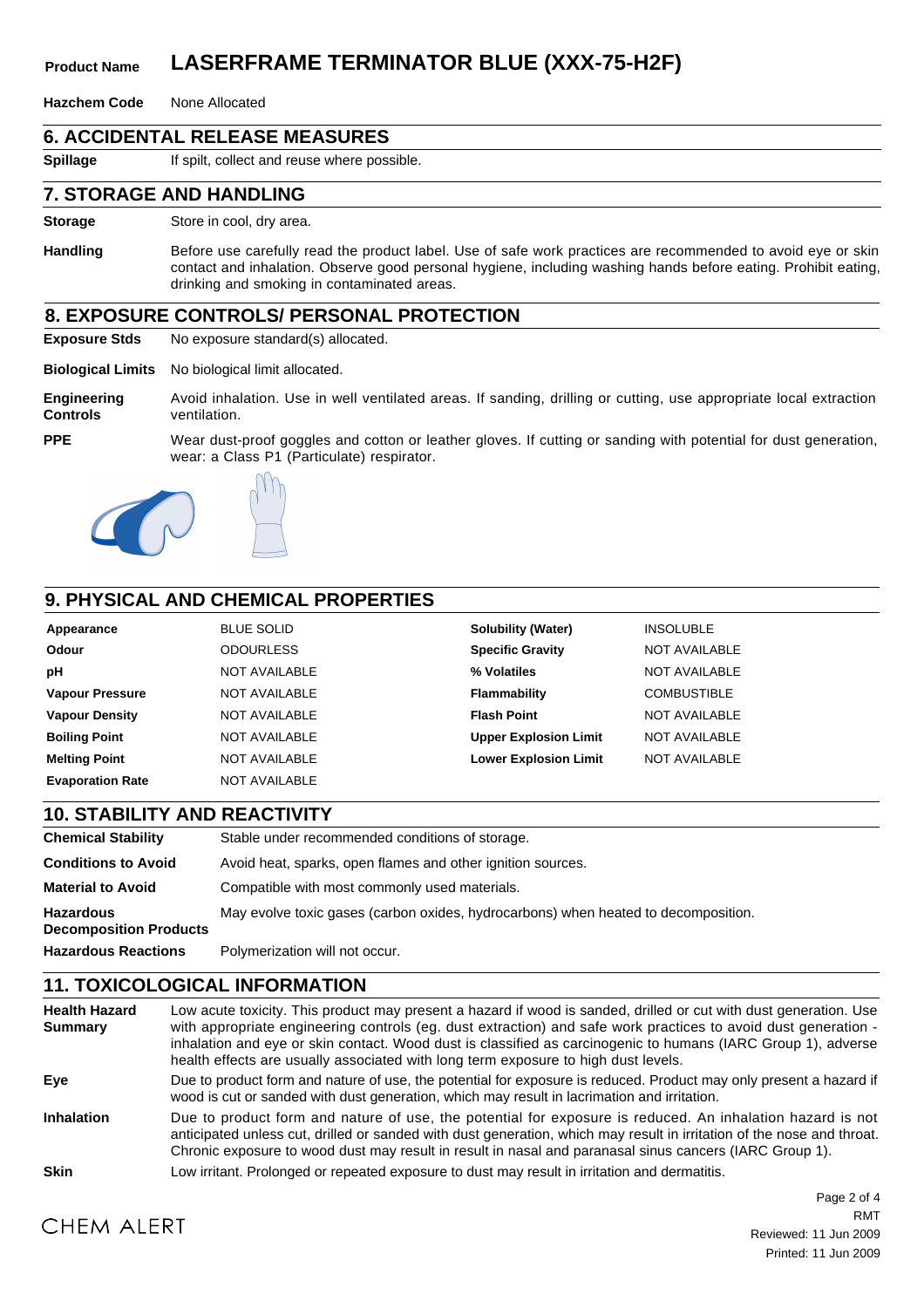## **Product Name LASERFRAME TERMINATOR BLUE (XXX-75-H2F)**

**Ingestion** Ingestion is considered unlikely due to product form.

**Toxicity Data** BIFENTHRIN (82657-04-3) LC50 (Inhalation): 4.9 mg/l/4 hours (rat) LD50 (Ingestion): 54.5 mg/kg (rat) LD50 (Skin): 2 g/kg (rabbit)

#### **12. ECOLOGICAL INFORMATION**

**Environment** Limited ecotoxicity data was available for this product at the time this report was prepared. Ensure appropriate measures are taken to prevent this product from entering the environment.

#### **13. DISPOSAL CONSIDERATIONS**

**Waste Disposal** Dispose of to an approved landfill site. Contact the manufacturer for additional information. Legislation **Dispose of in accordance with relevant local legislation.** 

#### **14. TRANSPORT INFORMATION**

#### **NOT CLASSIFIED AS A DANGEROUS GOOD BY THE CRITERIA OF THE ADG CODE**

| <b>Shipping Name</b> | None Allocated |                     |                |                                          |                |
|----------------------|----------------|---------------------|----------------|------------------------------------------|----------------|
| UN No.               | None Allocated | <b>DG Class</b>     | None Allocated | <b>Subsidiary Risk(s)</b> None Allocated |                |
| <b>Packing Group</b> | None Allocated | <b>Hazchem Code</b> | None Allocated | <b>EPG</b>                               | None Allocated |

#### **15. REGULATORY INFORMATION**

**Poison Schedule** A poison schedule number has not been allocated to this product using the criteria in the Standard for the Uniform Scheduling of Drugs and Poisons (SUSDP).

**AICS** All chemicals listed on the Australian Inventory of Chemical Substances (AICS).

### **16. OTHER INFORMATION**

**Additional Information** RESPIRATORS: In general the use of respirators should be limited and engineering controls employed to avoid exposure. If respiratory equipment must be worn ensure correct respirator selection and training is undertaken. Remember that some respirators may be extremely uncomfortable when used for long periods. The use of air powered or air supplied respirators should be considered where prolonged or repeated use is necessary.

ABBREVIATIONS:

ADB - Air-Dry Basis. BEI - Biological Exposure Indice(s) CAS# - Chemical Abstract Service number - used to uniquely identify chemical compounds. CNS - Central Nervous System. EINECS - European INventory of Existing Commercial chemical Substances. IARC - International Agency for Research on Cancer. M - moles per litre, a unit of concentration. mg/m3 - Milligrams per cubic metre. NOS - Not Otherwise Specified. NTP - National Toxicology Program. OSHA - Occupational Safety and Health Administration. pH - relates to hydrogen ion concentration using a scale of 0 (high acidic) to 14 (highly alkaline). ppm - Parts Per Million. RTECS - Registry of Toxic Effects of Chemical Substances. TWA/ES - Time Weighted Average or Exposure Standard.

#### HEALTH EFFECTS FROM EXPOSURE:

It should be noted that the effects from exposure to this product will depend on several factors including: frequency and duration of use; quantity used; effectiveness of control measures; protective equipment used and method of application. Given that it is impractical to prepare a Chem Alert report which would encompass all possible scenarios, it is anticipated that users will assess the risks and apply control methods where appropriate.

#### PERSONAL PROTECTIVE EQUIPMENT GUIDELINES:

The recommendation for protective equipment contained within this Chem Alert report is provided as a guide only. Factors such as method of application, working environment, quantity used, product concentration and the availability of engineering controls should be considered before final selection of personal protective equipment is made.



Page 3 of 4 Reviewed: 11 Jun 2009 Printed: 11 Jun 2009 RMT